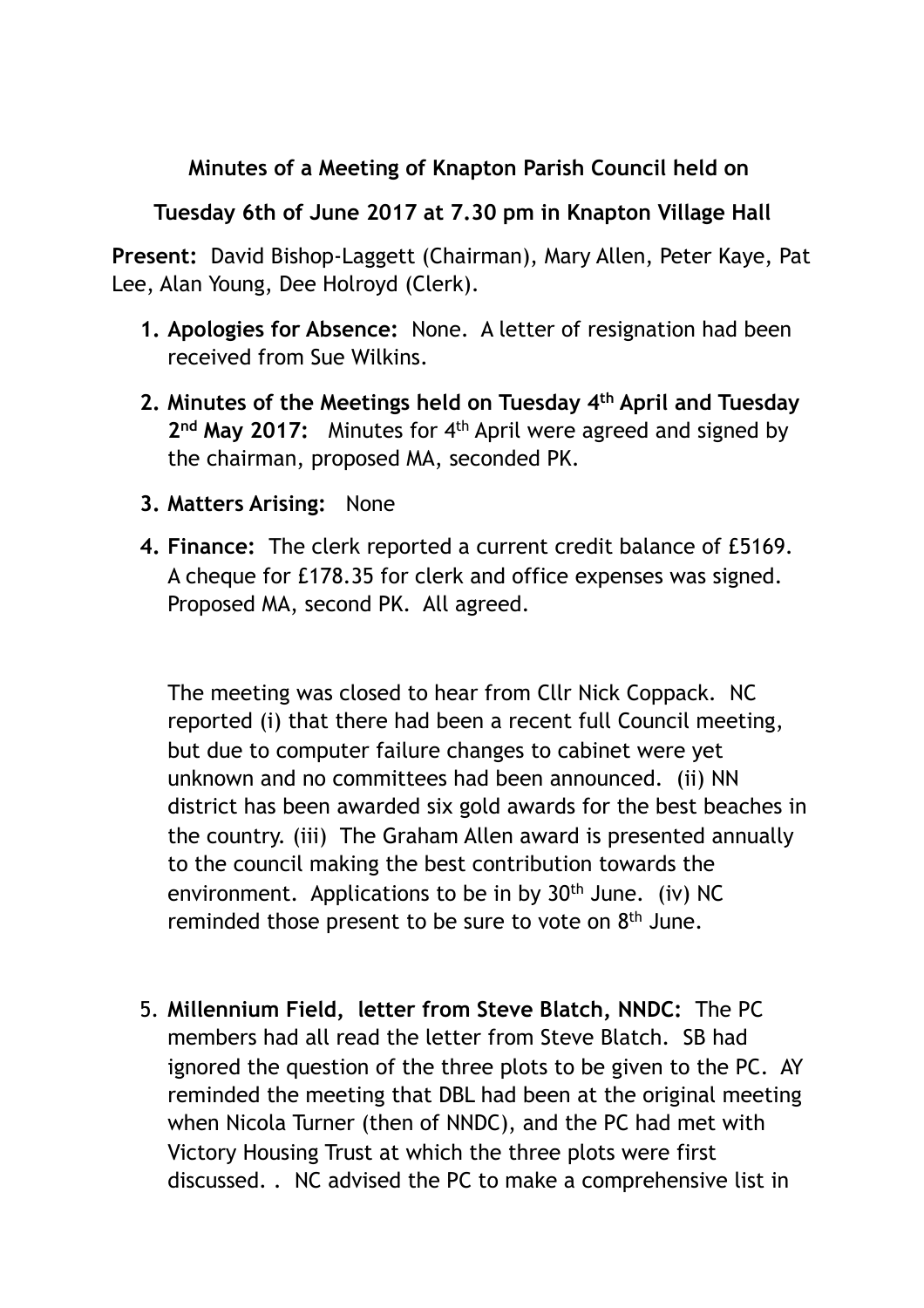chronological order of all the minutes, meetings etc concerning the three plots and then ask Steve Blatch of NNDC to attend a meeting with the PC.

Currently no detailed planning application had been received for the Millennium Field it was believed this was imminent. There was concern that the development numbers had increased from 8 to 16.

The Millennium Field was, despite promises, not being looked after by NNDC and was in a poor, weed covered state. Only two of the promised four or five (twice monthly) cuts had been made to date and the surrounding hedge was unkempt. No cutting had been done around the trees or the car park area. The area round the bus stop had been very roughly cut. Andrew Claydon would be happy to cut the field and bring it back to its former state. He would give a quote to be passed on to NNDC, who would be asked to pay.

- **6. Madra Lease:** AY reported that this was slowly moving forward and Graham Quinton had two trustees willing to sign a lease. AY was awaiting their addresses.
- **7. Correspondence:** The Big Society fund was in place. DH to look into funding for a new slide in the playground.
- **8. Any Other Business:** (i) It was agreed that a second dog bin be installed at the bottom of The Street. Cost of purchase approximately £100 and a weekly charge of £3 from NNDC. (ii) The footpath to Mundesley had been cut, but Highways had not cut a wide enough strip to allow easy access either to the path or for cutting machinery. DH to write to Highways. (ii) The Men`s Club might be available to the PC as a new village hall venue. Nick Holroyd and AY had had an initial look, and were awaiting a meeting with the owner, Alan Cargill. DBL pointed out that this would mean extensive funding. (ii) DBL had received a call from someone wanting to do up the village sign. DBL had invited him